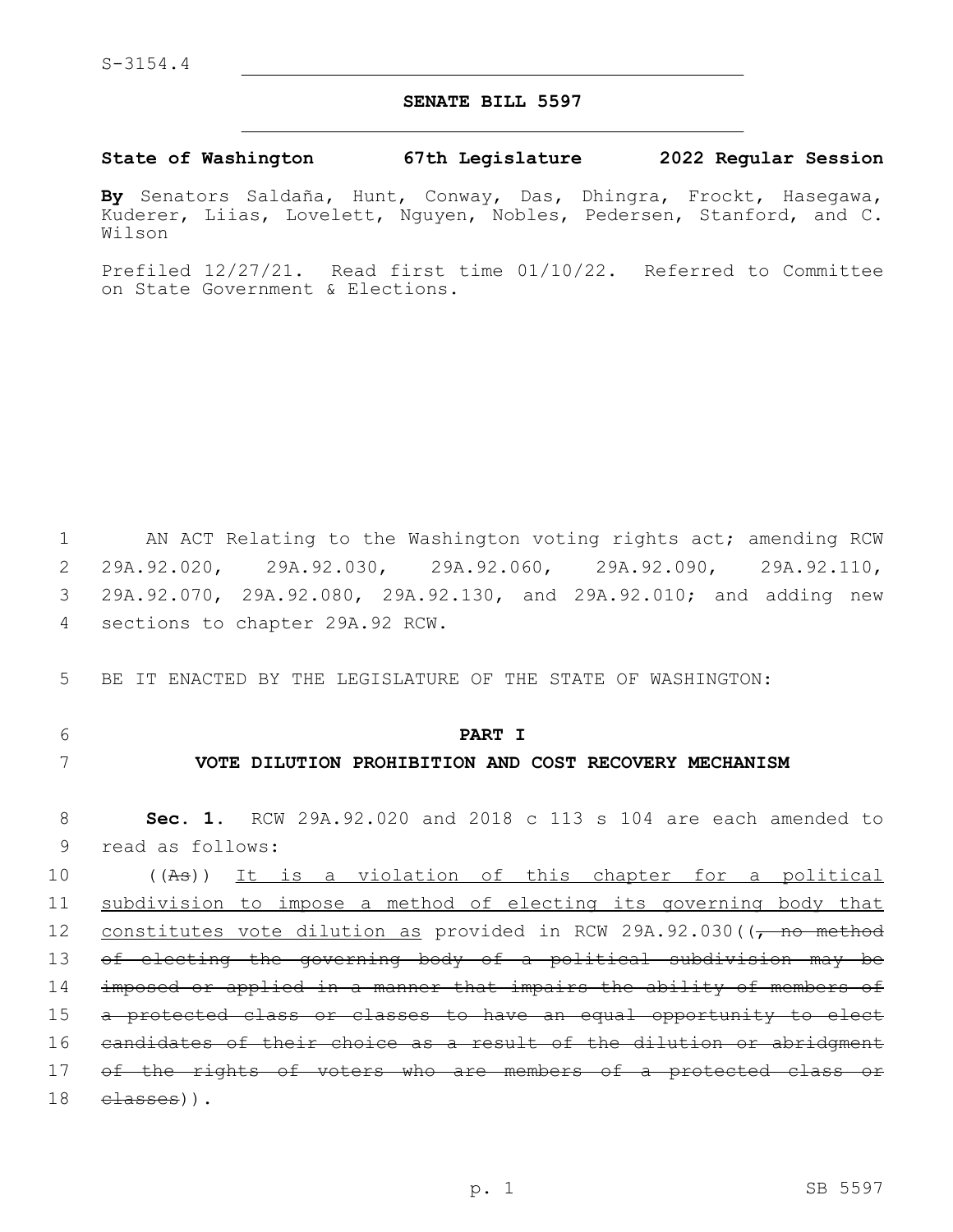1 **Sec. 2.** RCW 29A.92.030 and 2019 c 64 s 7 are each amended to 2 read as follows:

3 (1) A political subdivision  $((\pm s))$  commits vote dilution and 4 shall be found in violation of this chapter when it is shown that:

5 (a) Elections in the political subdivision exhibit polarized 6 voting; and

 (b) Members of a protected class or classes do not have an equal opportunity to elect candidates of their choice as a result of the dilution or abridgment of the rights of members of that protected 10 class or classes.

11 (2) A violation is presumptively established if:

12 (a) It is shown that the political subdivision used race, 13 ethnicity, or language-minority group status, or another 14 characteristic that serves as a proxy for race, ethnicity, or 15 language-minority group status, for the purpose of apportionment. A 16 political subdivision may only rebut this presumption by showing that 17 race, ethnicity, or language-minority group status, or another 18 characteristic that serves as a proxy for race, ethnicity, or 19 language-minority group status, was used to the extent necessary to 20 comply with this chapter, the federal voting rights act, the state 21 Constitution, or the United States Constitution; or

22 (b) The electoral district boundaries of the political 23 subdivision "crack" or "pack" minority communities of interest, 24 regardless of intent, and that such "cracking" or "packing" was not 25 necessary to comply with this title, the federal voting rights act, 26 the state Constitution, or the United States Constitution.

 (3) No single factor is dispositive or necessary to establish a violation of this section. The equal opportunity to elect shall be assessed pragmatically, based on local election conditions, and may include crossover districts. The ((fact that members of a protected class are not geographically compact or concentrated to constitute a 32 majority in a proposed or existing district-based election district)) following factors shall not preclude a finding of a violation under 34 this chapter, but may be  $((a))$  factors in determining a remedy:

35 (a) That members of a protected class are not geographically 36 compact or concentrated to constitute a majority in a proposed or 37 existing district-based election district; and

38 (b) Evidence concerning projected changes in population or 39 demographics. ((The equal opportunity to elect shall be assessed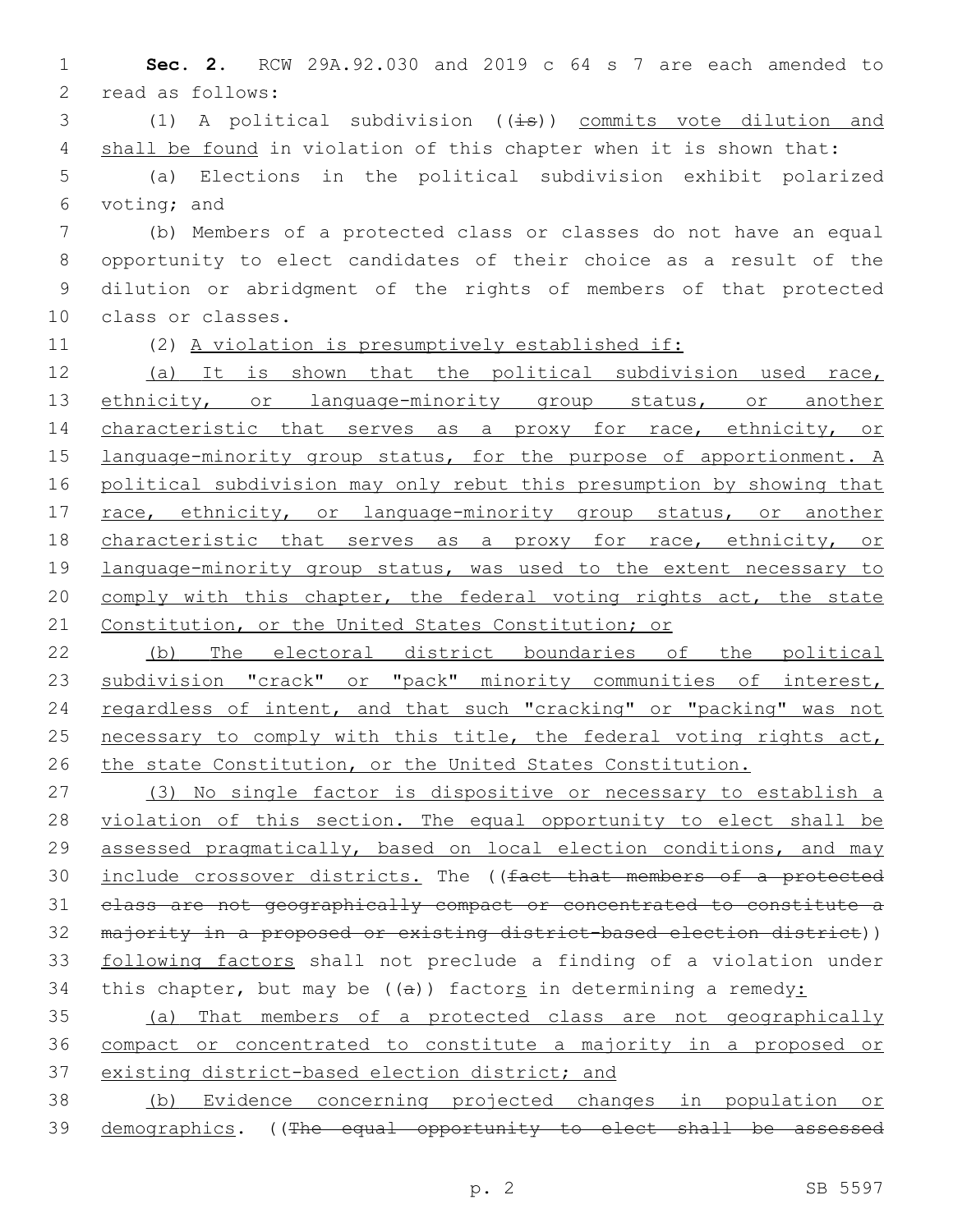1 pragmatically, based on local election conditions, and may include

2 erossover districts.

3 (4))) (4) In determining whether there is polarized voting under this chapter, the court shall analyze elections of the governing body of the political subdivision, ballot measure elections, elections in which at least one candidate is a member of a protected class, and other electoral choices that affect the rights and privileges of members of a protected class. Elections conducted prior to the filing of an action pursuant to this chapter are more probative to establish 10 the existence of ((racially)) polarized voting than elections 11 conducted after the filing of an action. Evidence concerning elections of the governing body of the political subdivision is more 13 probative than evidence concerning other elections. Statistical evidence is more probative to establish the existence of polarized 15 voting than nonstatistical evidence.

16 (((44))) (5) The election of candidates who are members of a 17 protected class and who were elected prior to the filing of an action 18 pursuant to this chapter shall not preclude a finding of polarized 19 voting that results in an unequal opportunity for a protected class 20 to elect candidates of their choice.

21 (((45))) (6) Proof of intent on the part of the voters or elected 22 officials to discriminate against a protected class is not required 23 for a cause of action to be sustained.

24  $((\text{(+6)}))$  (7) Other factors ((such as the)) which are probative to 25 establish a violation of this chapter include, but are not limited 26 to:

27 (a) The extent of the history of official voting 28 discrimination( $\sqrt{t}$  the use of electoral devices or other)) in the 29 political subdivision;

 (b) The extent to which the political subdivision has used voting practices or procedures that may enhance the dilutive effects of at 32 large elections( $\left(\frac{1}{\epsilon_1}, \frac{1}{\epsilon_2}, \frac{1}{\epsilon_3}\right)$  or tend to enhance the opportunity for discrimination against the members of the protected class;

34 (c) Denial of access to those processes determining which groups 35 of candidates will receive financial or other support in a given 36 election( $\left(\frac{1}{t} + \frac{1}{t} + \frac{1}{t}\right)$ );

37 (d) The extent to which members of the protected class contribute 38 to political campaigns at lower rates;

39 (e) The extent to which members of the protected class vote at 40 lower rates than other members of the electorate;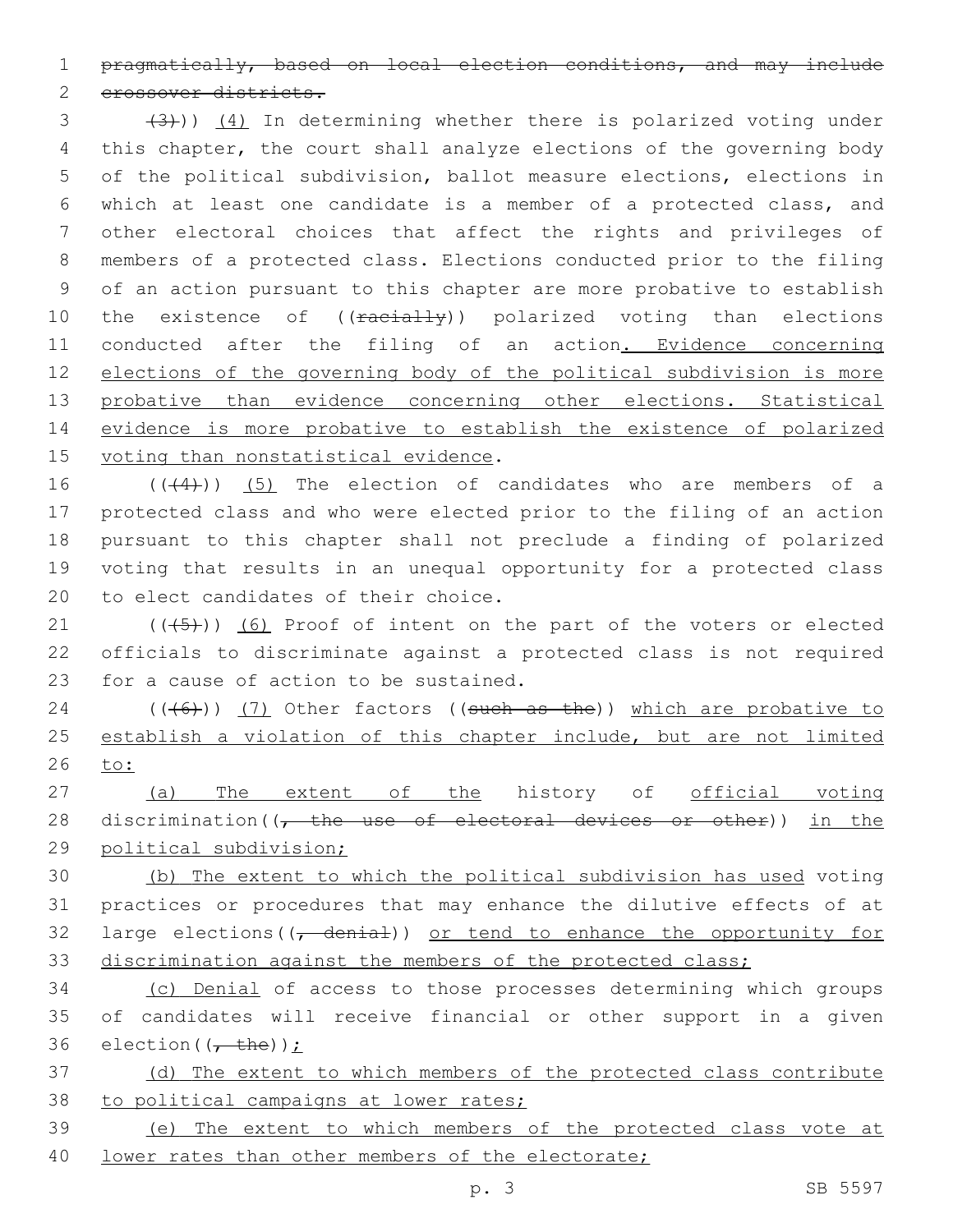(f) The extent to which members of a protected class bear the effects of past discrimination in areas such as education, employment, ((and)) health, criminal justice, housing, land use, and 4 environmental protection, which hinder their ability to participate 5 effectively in the political process ( $(-$ and the)) $\dot{L}$  (g) The extent to which members of the protected class are otherwise disadvantaged in ways which may hinder their ability to 8 participate in the political process; (h) The use of overt or subtle racial appeals in political 10 campaigns ((are probative, but not necessary factors, to establish a 11 violation of this chapter)); (i) A significant lack of responsiveness on the part of elected 13 officials to the particularized needs of the protected class; and 14 (j) Whether the political subdivision lacks a compelling policy justification for adopting or maintaining the method of election narrowly tailored to the political subdivision's interests or whether a less biased law would not significantly impair the compelling 18 policy justification. (8) Evidence of the factors listed in subsection (7) of this

 section concerning the state, private actors, or other political subdivisions in the geographic region may be considered but is less probative than evidence concerning the political subdivision itself.

 (9) The use of partisanship or characteristics associated with partisanship cannot be used as a defense to a claim under this 25 chapter.

# (10) Evidence of the following is not probative in terms of establishing a defense to a claim under this chapter:

28 (a) The size of the burden on members of the protected class;

 (b) That the political jurisdiction's voting rules were adopted prior to this chapter's enactment or the level of deviation from 31 standard practice when this chapter was enacted;

 (c) The size of any disparities in a rule's impact on members of 33 different racial or ethnic groups;

 (d) Additional avenues available to the protected class to vote; and

 (e) That the voting rules are facially neutral in time, place, or manner.

 (11) A class of citizens protected by this subsection may include a cohesive coalition of members of different racial, ethnic, or

language minority groups.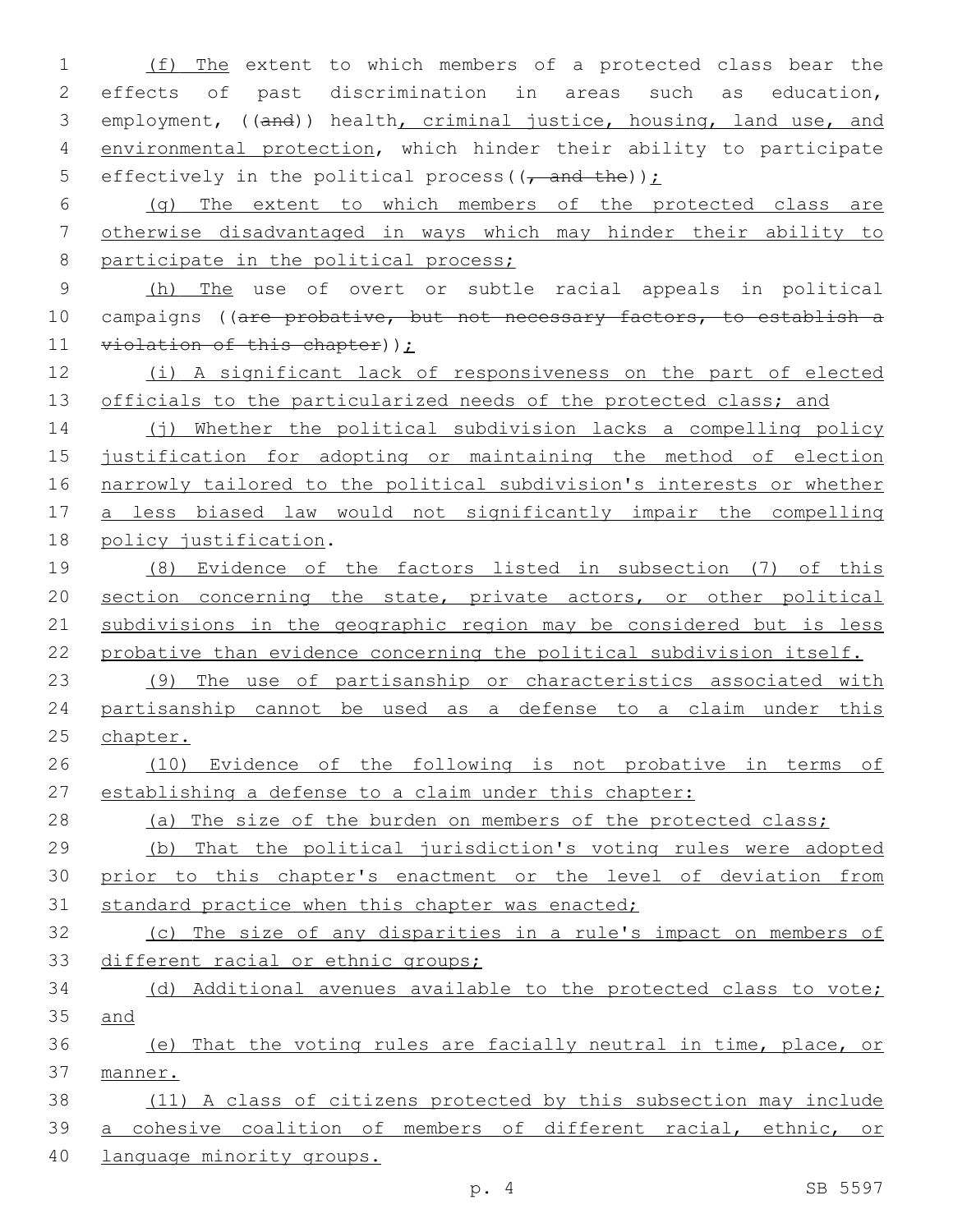**Sec. 3.** RCW 29A.92.060 and 2019 c 64 s 9 are each amended to 2 read as follows:

 (1) A voter who resides in the political subdivision or an organization whose membership includes or is likely to include a voter in the jurisdiction and who resides in the political subdivision who intends to challenge a political subdivision's electoral system under this chapter shall first notify the political subdivision. The political subdivision shall promptly make such 9 notice public.

 (2) The notice provided shall identify and provide contact information for the person or persons who intend to file an action, and shall identify the protected class or classes whose members do not have an equal opportunity to elect candidates of their choice or an equal opportunity to influence the outcome of an election because of alleged vote dilution and polarized voting. The notice shall also include a type of remedy the person believes may address the alleged 17 violation of RCW 29A.92.030.

 **Sec. 4.** RCW 29A.92.090 and 2019 c 64 s 12 are each amended to 19 read as follows:

 (1) After exhaustion of the time period in RCW 29A.92.080, any 21 voter who resides in a political subdivision or organization whose membership includes or is likely to include a voter in the jurisdiction and who resides in the political subdivision where a violation of RCW 29A.92.020 is alleged may file an action in the superior court of the county in which the political subdivision is located. If the action is against a county, the action may be filed 27 in the superior court of such county, or in the superior court of either of the two nearest judicial districts as determined pursuant to RCW 36.01.050(2). An action filed pursuant to this chapter does 30 not need to be filed as a class action.

 (2) ((Members)) A cohesive coalition of members of different protected classes may file an action jointly pursuant to this chapter ((if they demonstrate that the combined voting preferences of the multiple protected classes are polarized against the rest of the 35 electorate)).

 **Sec. 5.** RCW 29A.92.110 and 2019 c 454 s 2 are each amended to 37 read as follows: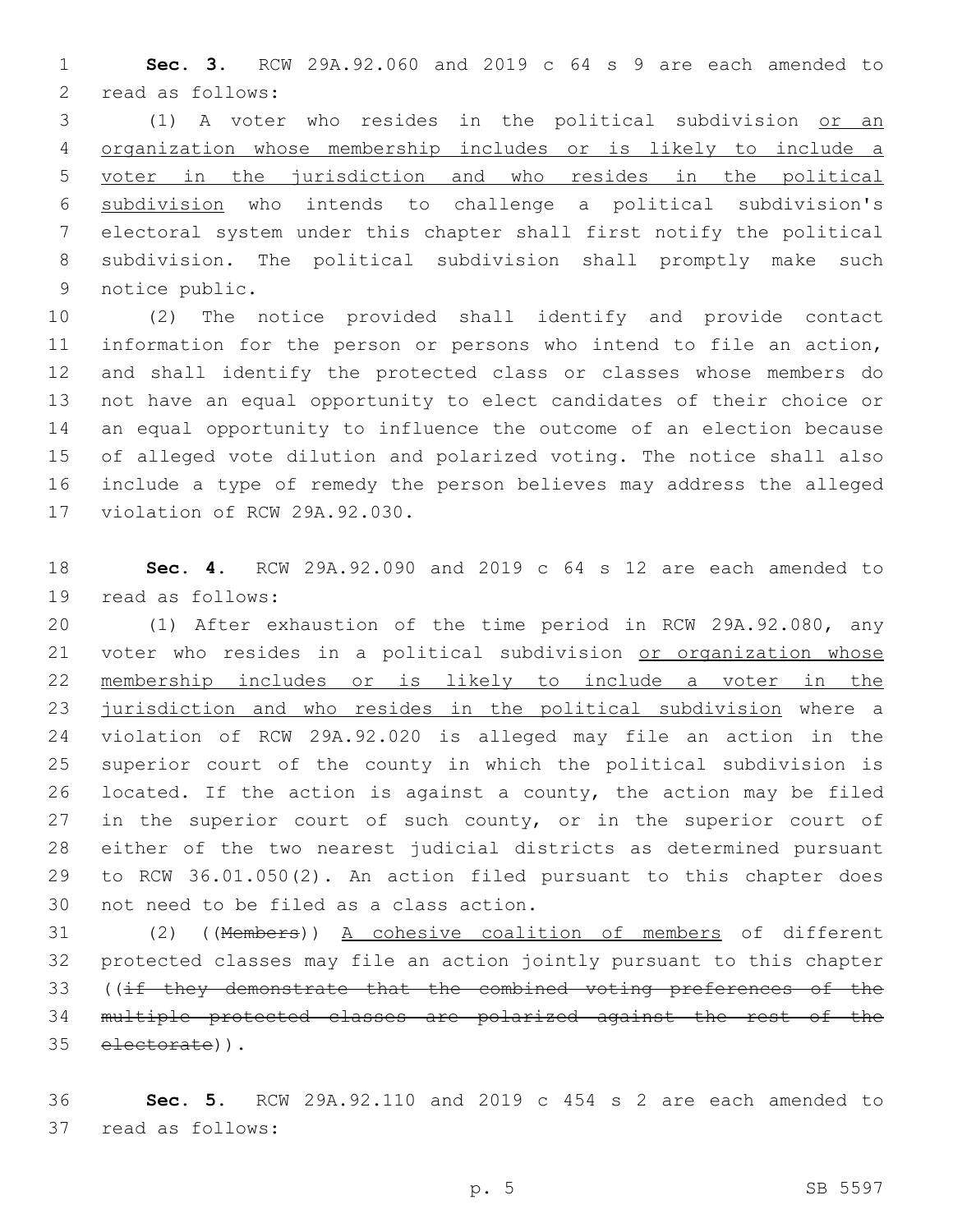(1) The court may order appropriate remedies including, but not limited to, the imposition of a district-based election system. The court may order the affected jurisdiction to draw or redraw district boundaries or appoint an individual or panel to draw or redraw district lines. The proposed districts must be approved by the court 6 prior to their implementation. The court may not approve a remedy that has a dilutive effect on the protected class.

 (2) Implementation of a district-based remedy is not precluded by the fact that members of a protected class do not constitute a numerical majority within a proposed district-based election district. If, in tailoring a remedy, the court orders the implementation of a district-based election district where the members of the protected class are not a numerical majority, the court shall do so in a manner that provides the protected class an equal opportunity to elect candidates of their choice. The court may also approve a district-based election system that provides the protected class the opportunity to join in a coalition of two or more protected classes to elect candidates of their choice if there is demonstrated political cohesion among the protected classes.

 (3) In tailoring a remedy after a finding of a violation of RCW 21 29A.92.020:

 (a) If the court's order providing a remedy or approving proposed districts, whichever is later, is issued during the period of time between the first Tuesday after the first Monday of November and on or before January 15th of the following year, the court shall order new elections, conducted pursuant to the remedy, to occur at the next succeeding general election. If a special filing period is required, filings for that office shall be reopened for a period of three business days, such three-day period to be fixed by the filing 30 officer.

 (b) If the court's order providing a remedy or approving proposed districts, whichever is later, is issued during the period of time between January 16th and on or before the first Monday of November, the next election will occur as scheduled and organized under the current electoral system, but the court shall order new elections to occur pursuant to the remedy at the general election the following 37 calendar year.

 (c) The remedy may provide for the political subdivision to hold elections for the members of its governing body at the same time as regularly scheduled elections for statewide or federal offices. All

p. 6 SB 5597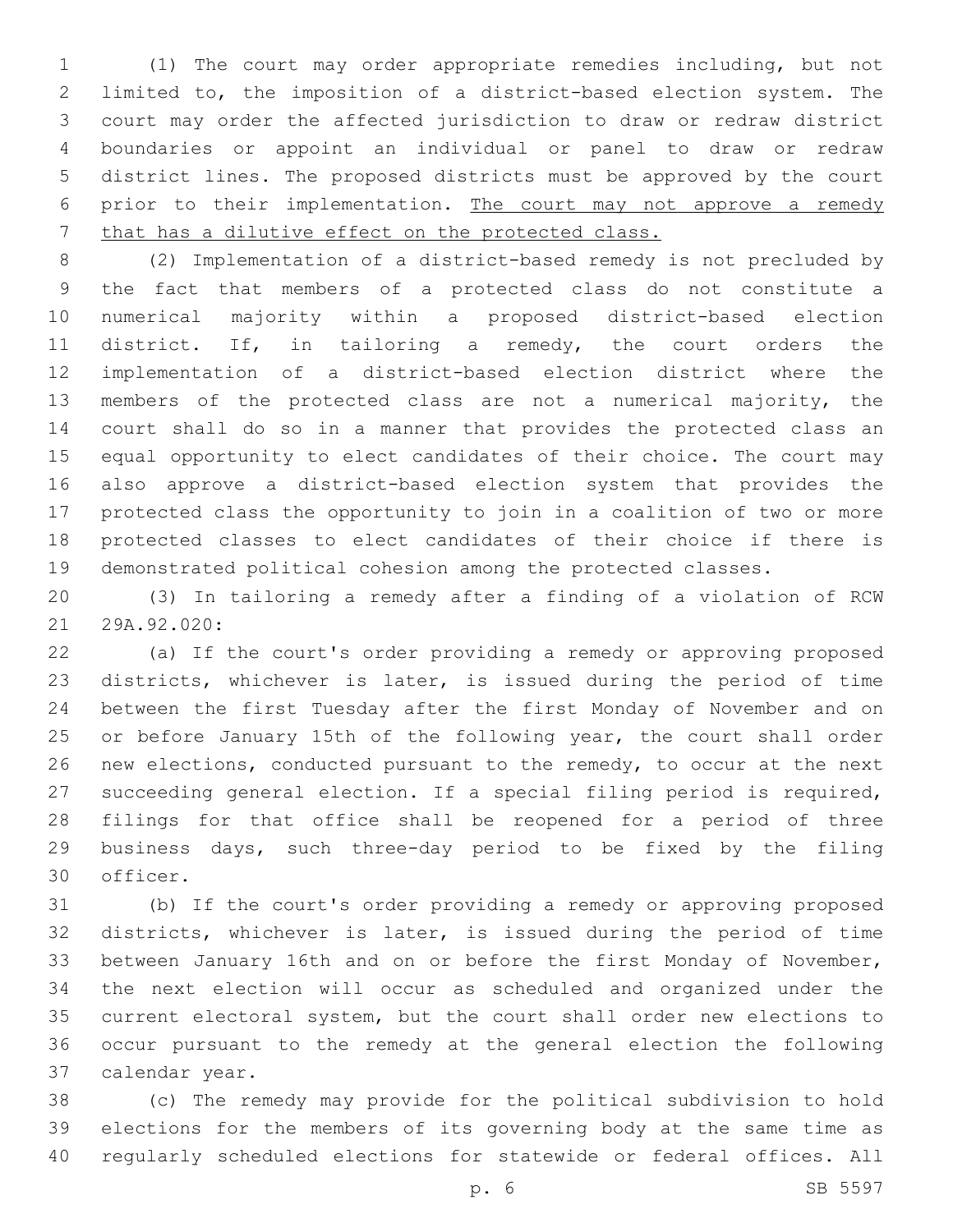positions on the governing body must stand for election at the next election for the governing body, scheduled pursuant to this subsection (3). The governing body may subsequently choose to stagger 4 the terms of its positions.

 (4) Within thirty days of the conclusion of any action filed under RCW 29A.92.100, the political subdivision must publish on the subdivision's website, the outcome and summary of the action, as well as the legal costs incurred by the subdivision. If the political subdivision does not have its own website, then it may publish on the 10 county website.

 **Sec. 6.** RCW 29A.92.070 and 2019 c 64 s 10 are each amended to 12 read as follows:

 (1) The political subdivision shall work in good faith with the 14 person or organization providing the notice to implement a remedy that provides the protected class or classes identified in the notice an equal opportunity to elect candidates of their choice. Such work in good faith to implement a remedy may include, but is not limited to consideration of: (a) Relevant electoral data; (b) relevant demographic data, including the most recent census data available; and (c) any other information that would be relevant to implementing 21 a remedy.

 (2) If the political subdivision adopts a remedy that takes the notice into account, or adopts the notice's proposed remedy, the political subdivision shall seek a court order acknowledging that the political subdivision's remedy complies with RCW 29A.92.020 and was prompted by a plausible violation. The person who submitted the 27 notice may support or oppose such an order, and may obtain public records to do so. The political subdivision must provide all political, census, and demographic data and any analysis of that data used to develop the remedy in its filings seeking the court order and with any documents made public. All facts and reasonable inferences shall be viewed in the light most favorable to those opposing the political subdivision's proposed remedy at this stage. There shall be a rebuttable presumption that the court will decline to approve the political subdivision's proposed remedy at this stage.

 (3) If the court concludes that the political subdivision's remedy complies with RCW 29A.92.020, an action under this chapter may not be brought against that political subdivision for four years by any party so long as the political subdivision does not enact a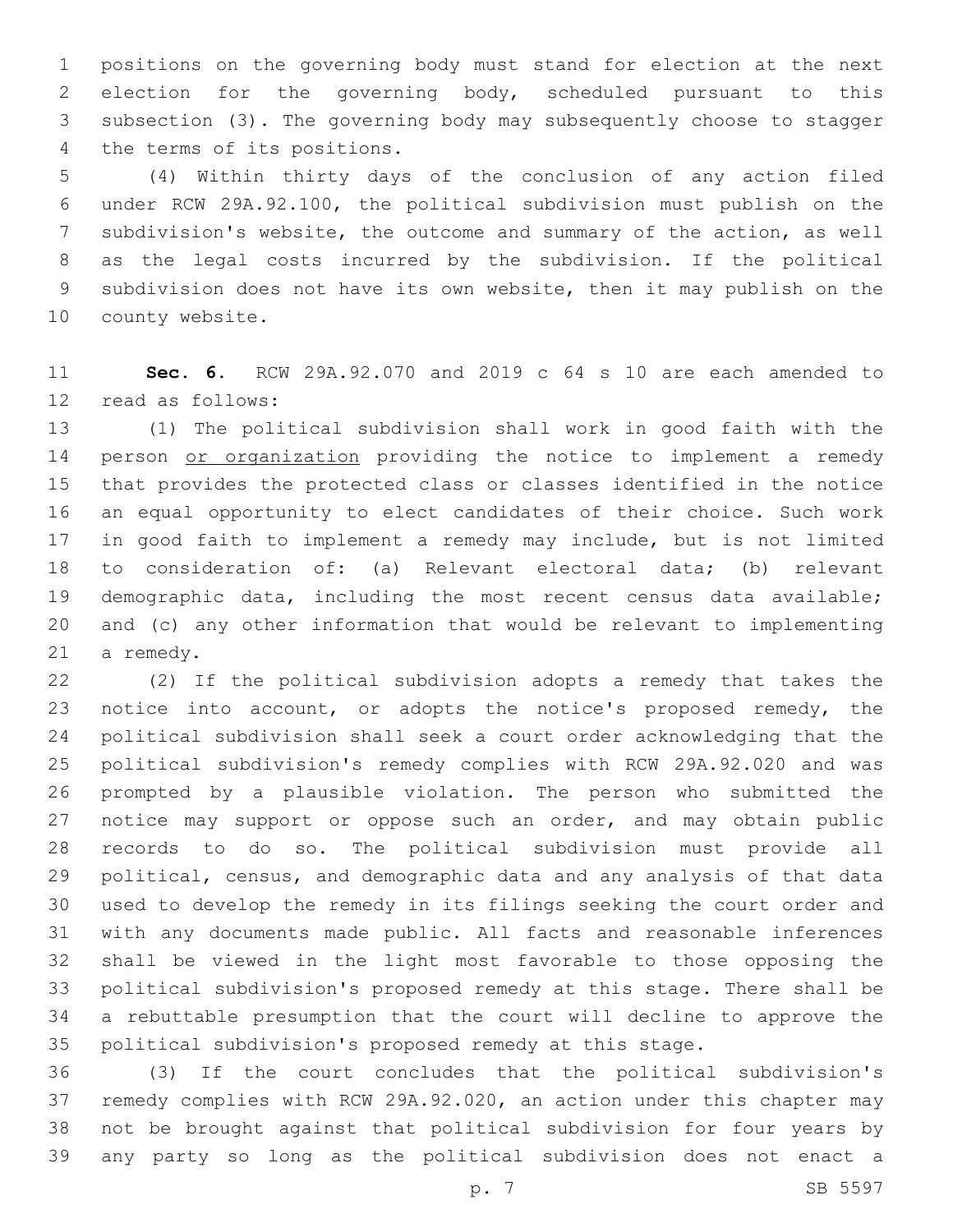change to or deviation from the remedy during this four-year period that would otherwise give rise to an action under this chapter.

 (4) In agreeing to adopt the person's or organization's proposed remedy, the political subdivision may do so by stipulation, which 5 shall become a public document.

 (5)(a) If the court issues an order under subsection (2) of this section, the person or organization who sent the notice may make a demand to the political subdivision for reimbursement of the costs incurred in conducting the research necessary to send the notice. A 10 demand made under this subsection must:

(i) Be in writing;

 (ii) Be received by the political subdivision within 30 days of 13 the adoption of the new electoral system; and

 (iii) Include financial documentation, such as a detailed invoice 15 for demographic services, that support the demand. The political subdivision may request additional documentation if the documentation provided is insufficient for the political subdivision to corroborate the claimed costs.

 (b) The political subdivision shall, within 60 days of receiving 20 the demand, reimburse the reasonable costs of the person or organization who sent the notice, not to exceed \$50,000.

 **Sec. 7.** RCW 29A.92.080 and 2019 c 64 s 11 are each amended to 23 read as follows:

24 (1) Any voter who resides in the political subdivision or organization whose membership includes or is likely to include a voter in the jurisdiction and who resides in the political 27 subdivision may file an action under this chapter if, ((one hundred eighty)) 50 days after a political subdivision receives notice of a challenge to its electoral system under RCW 29A.92.060, the political subdivision has not obtained a court order stating that it has 31 adopted a remedy in compliance with RCW 29A.92.020. ((However, if notice is received after July 1, 2021, then the political subdivision shall have ninety days to obtain a court order before an action may be  $filed.)$ 

 (2) If a political subdivision has received two or more notices containing materially different proposed remedies, the political subdivision shall work in good faith with the persons to implement a remedy that provides the protected class or classes identified in the notices an equal opportunity to elect candidates of their choice. If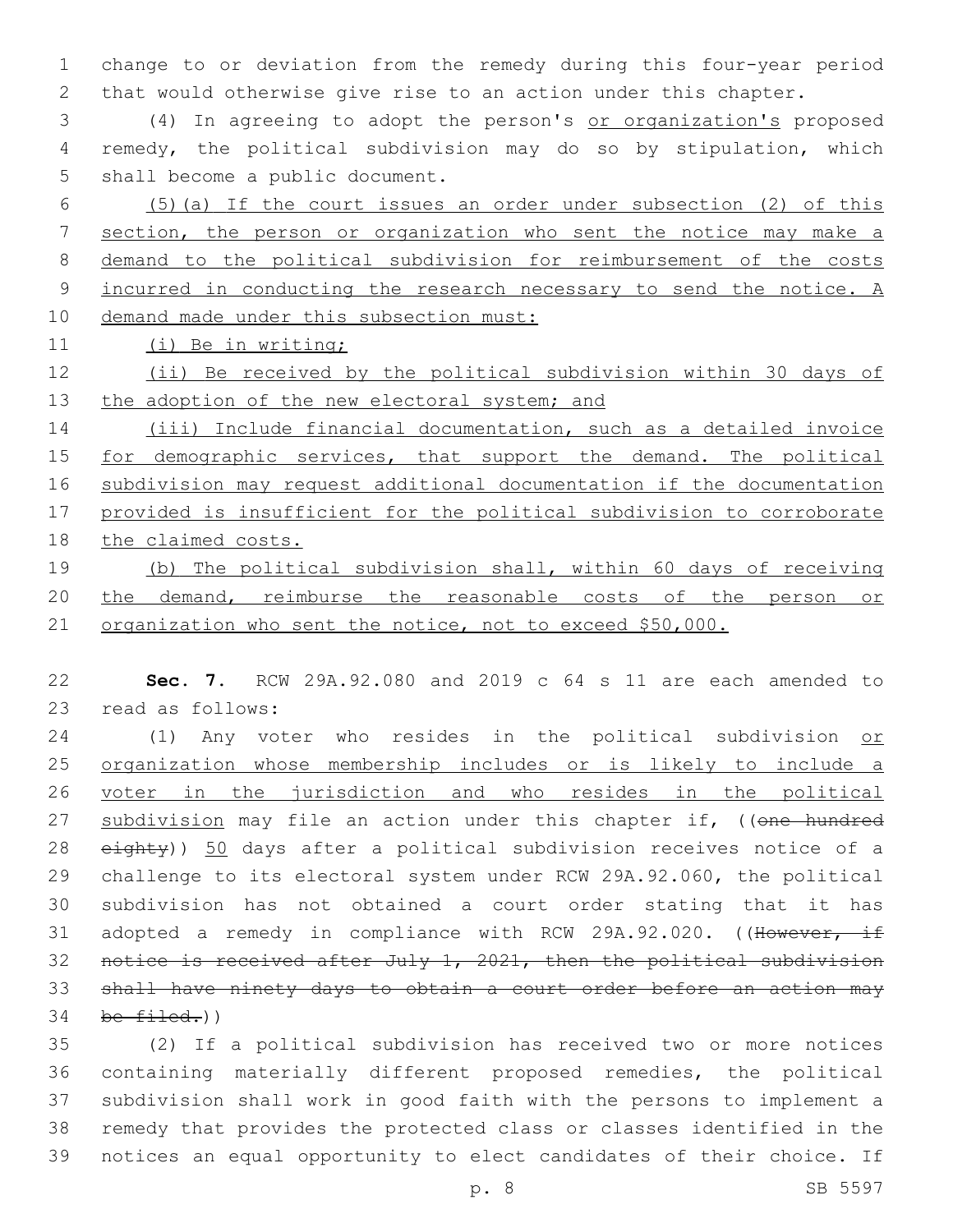the political subdivision adopts one of the remedies offered, or a different remedy that takes multiple notices into account, the political subdivision shall seek a court order acknowledging that the political subdivision's remedy is reasonably necessary to avoid a violation of RCW 29A.92.020. The persons or organizations who submitted the notice may support or oppose such an order, and may obtain public records to do so. The political subdivision must provide all political, census, and demographic data and any analysis of that data used to develop the remedy in its filings seeking the court order and with any documents made public. All facts and reasonable inferences shall be viewed in the light most favorable to those opposing the political subdivision's proposed remedy at this stage. There shall be a rebuttable presumption that the court will decline to approve the political subdivision's proposed remedy at 15 this stage.

 (3) If the court concludes that the political subdivision's remedy complies with RCW 29A.92.020, an action under this chapter may not be brought against that political subdivision for four years by any party so long as the political subdivision does not enact a change to or deviation from the remedy during this four-year period that would otherwise give rise to an action under this chapter.

 (4)(a) If the court issues an order under subsection (2) of this 23 section, the persons or organizations who sent notices may make a demand to the political subdivision for reimbursement of the costs 25 incurred in conducting the research necessary to send the notices. A demand made under this subsection must:

- (i) Be in writing;
- (ii) Be received by the political subdivision within 30 days of the adoption of the new electoral system; and

 (iii) Include financial documentation, such as a detailed invoice for demographic services, that support the demand. The political subdivision may request additional documentation if the documentation provided is insufficient for the political subdivision to corroborate the claimed costs.

 (b) The political subdivision shall, within 60 days of receiving the demand, reimburse the reasonable costs of the persons or organizations who sent the notices, not to exceed \$50,000.

 **Sec. 8.** RCW 29A.92.130 and 2018 c 113 s 405 are each amended to 39 read as follows: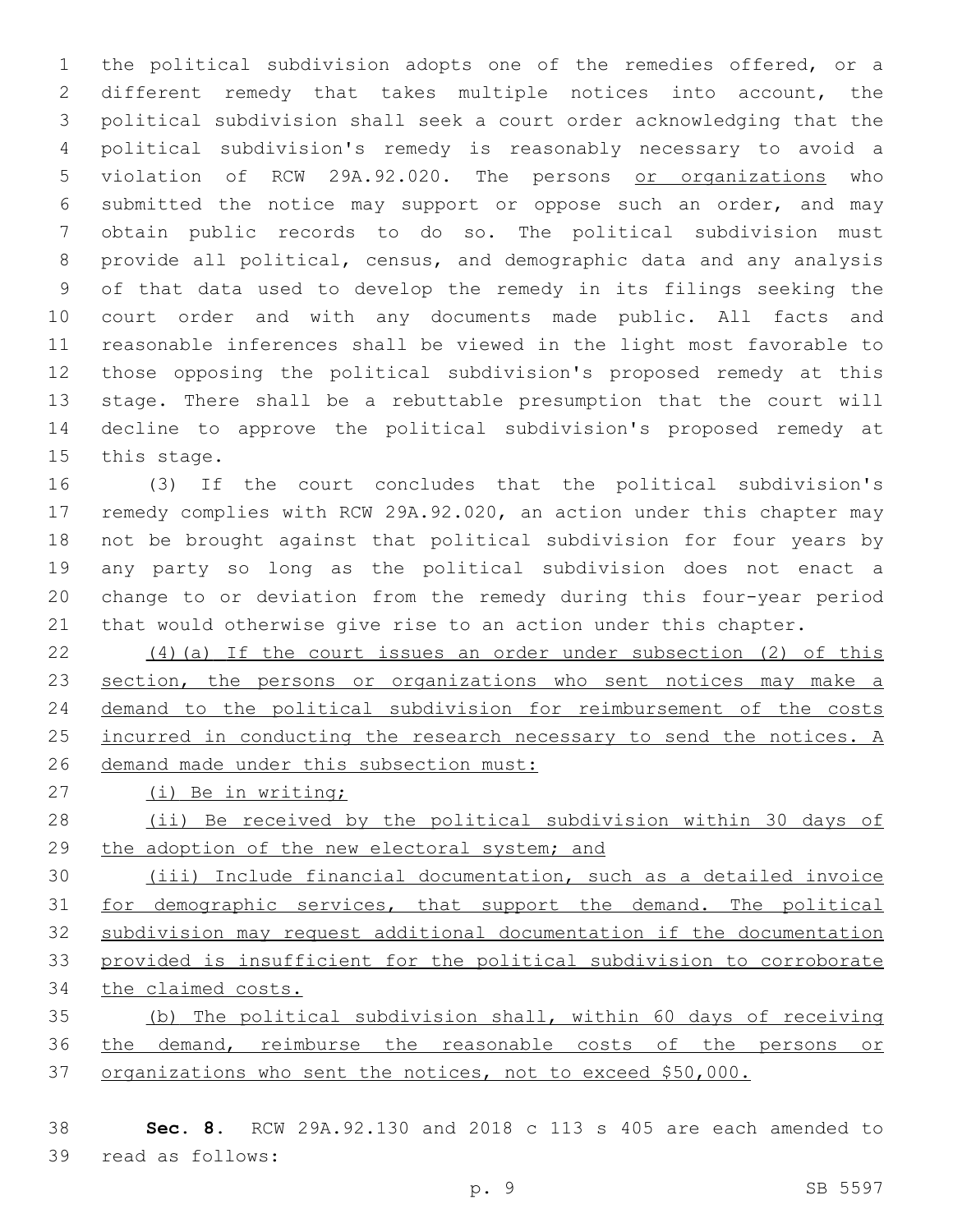(1) In any action to enforce this chapter, the court may allow the prevailing plaintiff or plaintiffs, other than the state or political subdivision thereof, reasonable attorneys' fees, all nonattorney fee costs as defined by RCW 4.84.010, and all reasonable 5 expert witness fees. ((No)) Except as provided in RCW 29A.92.070(5) and 29A.92.080(4), no fees or costs may be awarded if no action is 7 filed.

 (2)(a) A prevailing plaintiff does not need to achieve relief or favorable judgment if the plaintiff demonstrates that they succeeded in altering the political subdivision's behavior to correct a claimed 11 harm at the time the suit for interim attorneys' fees is filed.

 (b) For purposes of this section, "altering the political subdivision's behavior" includes, but is not limited to, adopting a new method of electing a governing body, modifying district boundaries, or amending a voting rule or qualification.

 (3) Prevailing defendants may recover an award of fees or costs 17 pursuant to RCW 4.84.185.

## **PART II PRECLEARANCE**

 NEW SECTION. **Sec. 9.** A new section is added to chapter 29A.92 21 RCW to read as follows:

22 (1) For purposes of this section:

23 (a) "Covered jurisdiction" means:

 (i) A political subdivision that is determined pursuant to subsection (7) of this section to contain at least one racial, ethnic, or language minority group which constitutes at least 10 percent of the subdivision's voting age population;

 (ii) A political subdivision which, within the previous 25 years, has become subject to a court order or government enforcement action based upon a finding of any violation of this chapter, the federal voting rights act, the Fifteenth Amendment to the United States Constitution, or a voting-related violation of the Fourteenth 33 Amendment to the United States Constitution;

 (iii) A political subdivision which, within the previous five years, has failed to comply with its obligations to provide data or information to the statewide database, as stated in section 10 of 37 this act; or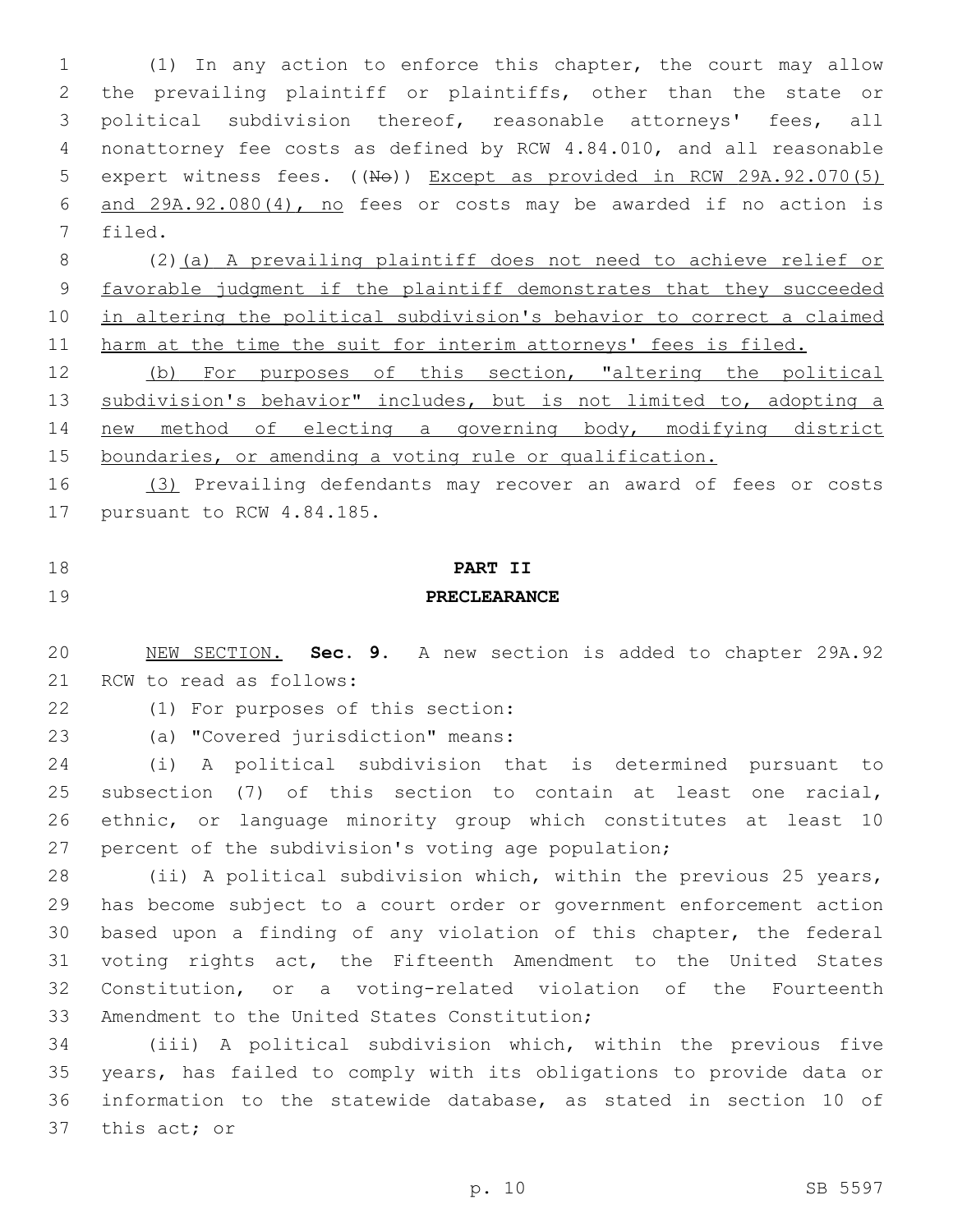(iv) A political subdivision which, within the previous 25 years, has become subject to at least three court orders or government enforcement actions based upon a finding of any violation of state or federal civil rights law or the Fourteenth Amendment to the United States Constitution concerning discrimination against members of a 6 protected class.

(b) "Covered practice" means:7

 (i) Any change to the method of election of members of a governing body by adding seats elected at-large or by converting one or more seats elected from a single-member district to one or more 11 at-large seats or seats from a multimember district;

 (ii) Any change, or series of changes within a 12-month period, to the boundaries of the covered jurisdiction that reduces by more than five percentage points the proportion of the jurisdiction's voting age population that is composed of members of a single racial 16 or language-minority group, as determined by the most recent American 17 community survey data;

 (iii) Any change to the boundaries of election districts or wards in the covered jurisdiction or to the boundary lines of the covered 20 jurisdiction;

 (iv) Any change that restricts the ability of any person to provide interpreter services to voters in any language other than English or which limits or impairs the creation or distribution of voting materials in any language other than English;

 (v) Any change that reduces the number of or consolidates or relocates voting centers or ballot drop boxes in the covered jurisdiction or on an Indian reservation where a single language- minority group represents 20 percent or more of the voting age population, except where permitted by law in the event of an 30 emergency; or

 (vi) Any change to the covered jurisdiction's plan of government, including a change to or in the framing of a jurisdiction's charter.

 (2)(a) Prior to enacting or seeking to administer any voting qualification or prerequisite to voting, or any standard, practice, or procedure with respect to voting, that is a covered practice, the governing body of a covered jurisdiction shall either:

 (i) Institute an action in superior court for a declaratory 38 judgment; or

 (ii) Submit such covered practice to the attorney general for issuance of a certification that no objection exists to the enactment

p. 11 SB 5597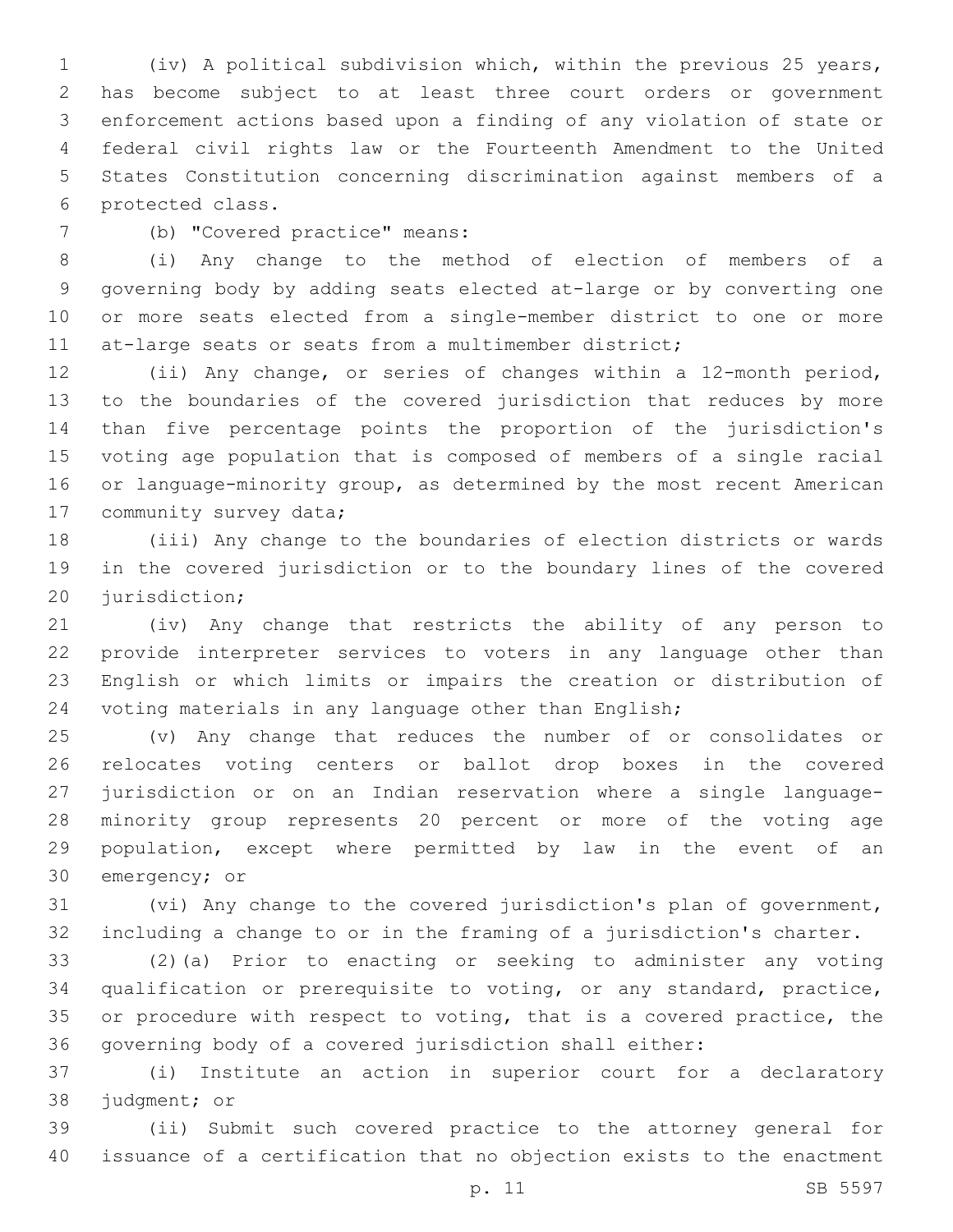or administration by the covered jurisdiction of the covered 2 practice.

 (b) The superior court shall issue the declaratory judgment or, if applicable, the attorney general shall issue a certification of no 5 objection, only if the covered practice:

 (i) Does not have the purpose or the effect of denying or abridging the right to vote on account of race, color, or membership 8 in a language-minority group; and

 (ii) Will not result in the retrogression in the position of persons based on race, color, or membership in a language-minority group with respect to their effective exercise of the electoral 12 franchise.

 (c) The attorney general, or any person whose opportunity to vote is affected by a covered practice that has been enacted or administered by a covered jurisdiction, may institute an action in superior court to compel the governing body of the jurisdiction to institute an action for a declaratory judgment or to seek issuance of a certification of no objection pursuant to this subsection.

 (3)(a) No qualification, prerequisite, standard, practice, or procedure that is a covered practice is effective until the superior court has entered a declaratory judgment or the attorney general has 22 issued a certification of no objection.

 (b) A certification of no objection is deemed to have been issued if:24

(i) The attorney general does not issue an objection within:

 (A) Thirty days of submission of any covered policy concerning designation of a site as a voting center or removal of a ballot drop 28 box; or

 (B) Within 60 days of the governing body's submission of any 30 other covered policy; or

 (ii) The attorney general affirmatively indicates that no such objection will be made, upon a showing of good cause to facilitate an expedited approval within 60 days of the governing body's submission.

 (c) An affirmative indication by the attorney general that no objection will be made, the attorney general's failure to object, or a declaratory judgment entered by the superior court pursuant to this section does not bar a subsequent action to enjoin enforcement of any qualification, prerequisite, standard, practice, or procedure.

 (d) If the attorney general affirmatively indicates that no objection will be made within the 60-day period following the receipt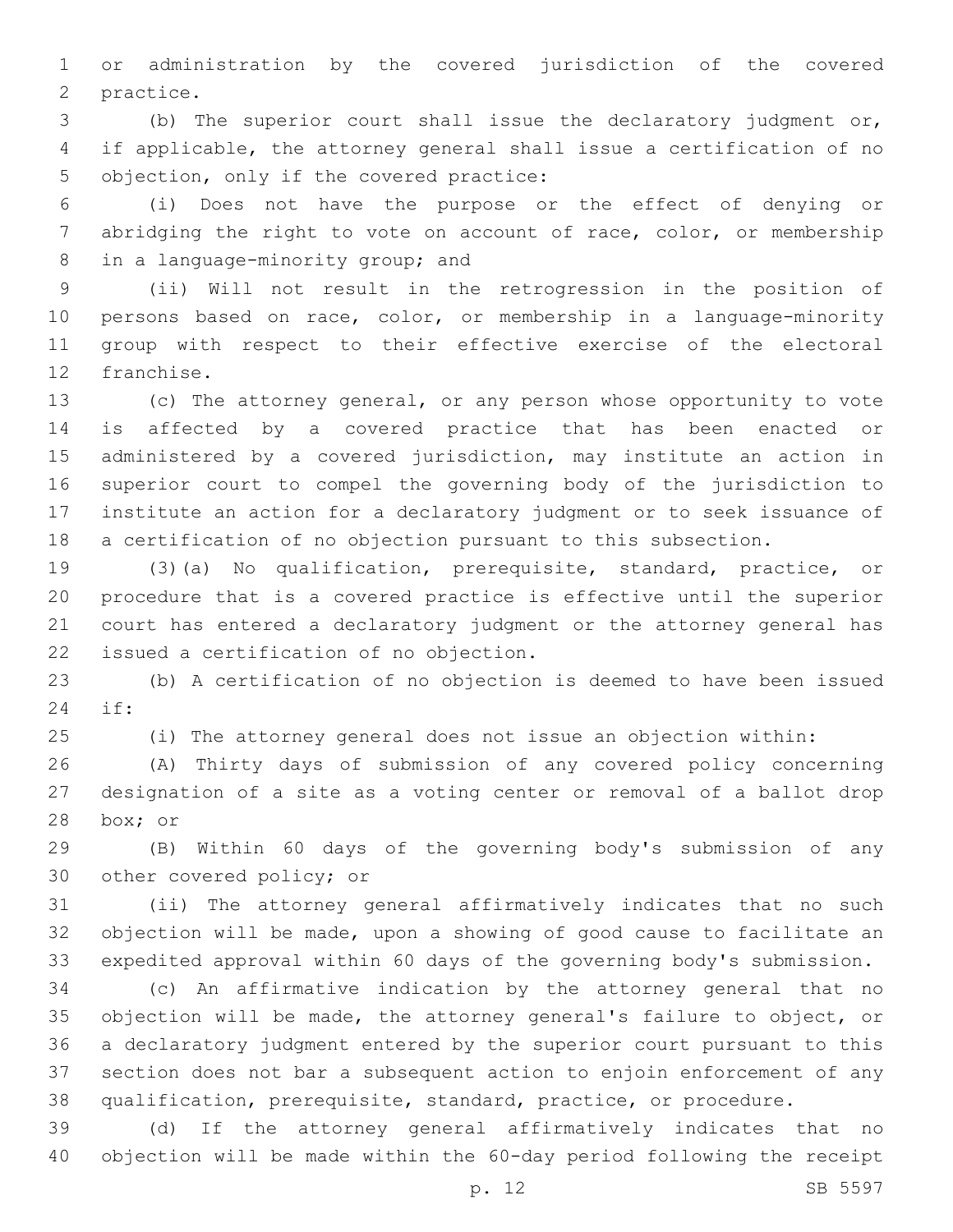of the governing body's submission, the attorney general may reserve the right to reexamine the submission if additional information that would otherwise require objection in accordance with this section comes to his or her attention during the remainder of the 60-day 5 period.

 (e) For any covered policy concerning the establishment of a district-based election system, apportionment plans, or a change to the form of government of a political subdivision, the attorney general may invoke up to two extensions of 90 days each.

 (4) If the attorney general objects to a covered practice 11 submitted by a covered jurisdiction, the governing body of such jurisdiction may file an appeal to the objection in superior court.

 (5) If the attorney general issues a certification of no objection to a covered practice submitted by a covered jurisdiction, any person whose opportunity to vote is affected by the covered practice may file an action in superior court to appeal the attorney general's issuance of a certification of no objection.

 (6) In any action filed pursuant to this subsection, the superior court shall enjoin the enactment or administration of the covered practice that is the subject of the action unless it determines that the covered practice neither has the purpose or effect of denying or abridging the right to vote on account of race or color or membership in a language-minority group nor will it result in the retrogression in the position of members of a racial or ethnic group with respect to their effective exercise of the electoral franchise.

 (7) As early as practicable each calendar year, the secretary of state shall, in consultation with the attorney general, the office of financial management, and other relevant agencies, notify those counties, cities, and towns that contain at least one racial, ethnic, or language-minority group which constitutes at least 10 percent of the subdivision's voting age population, based on the most recent American community survey data. The attorney general shall publish the list of these counties, cities, and towns on a website established and maintained for this purpose. A determination made pursuant to this subsection is effective upon publication.

### **PART III**

### **DATA COLLECTION AND REQUIRED REPORTING**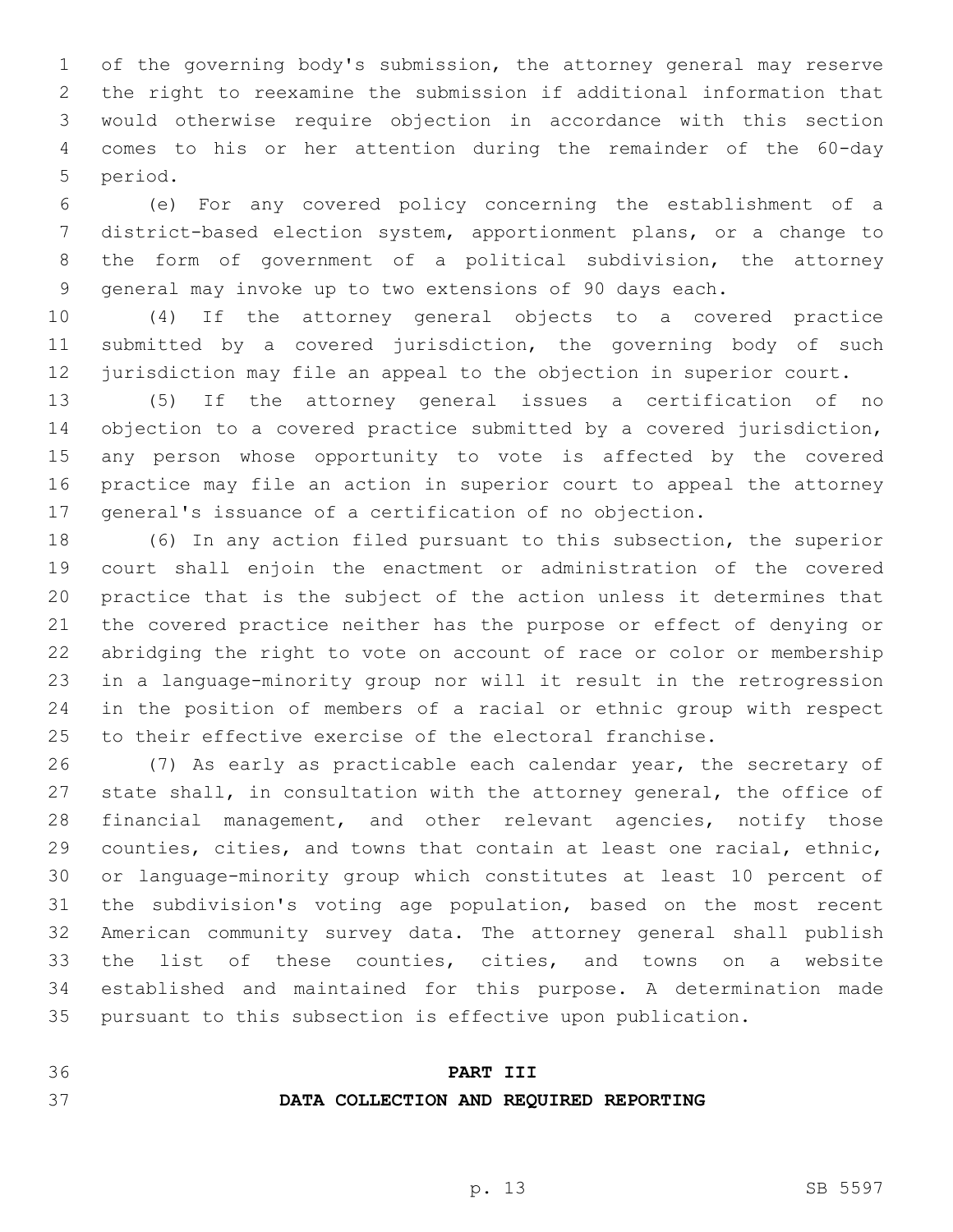NEW SECTION. **Sec. 10.** A new section is added to chapter 29A.92 2 RCW to read as follows:

 (1) There shall be established within the University of Washington a repository of the data necessary to assist the state and all political subdivisions with evaluating whether and to what extent existing laws and practices with respect to voting and elections are consistent with the public policy expressed in this title, implementing best practices in voting and elections to achieve the purposes of this title, and to investigate potential infringements upon the right to vote. This repository shall be referred to as the 11 "statewide database" in this section.

 (2) The operation of the statewide database shall be the responsibility of the director of the statewide database, hereinafter referred to in this title as the "director," who shall be a member of the faculty of the University of Washington with doctoral level expertise in demography, statistical analysis, and electoral systems. 17 The director shall be appointed by the governor.

 (3) The director shall appoint such staff as are necessary to 19 implement and maintain the statewide database.

 (4) The statewide database shall maintain in electronic format at least the following data and records for at least the previous 12- 22 year period:

 (a) Estimates of the total population, voting age population, and citizen voting age population by race, ethnicity, and language- minority groups, broken down to the election district level on a year-by-year basis for every political subdivision in the state, based on data from the United States census bureau, American community survey, or data of comparable quality collected by a public 29 office;

 (b) Election results at the precinct level for every statewide election and every election in every political subdivision;

 (c) Regularly updated voter registration lists, voter history files, voting center locations, ballot drop box locations, and student engagement hub locations for every election in every 35 political subdivision;

 (d) Contemporaneous maps, descriptions of boundaries, and 37 shapefiles for election districts;

 (e) Ballot rejection lists, curing lists, and reasoning for ballot rejection for every election in every political subdivision;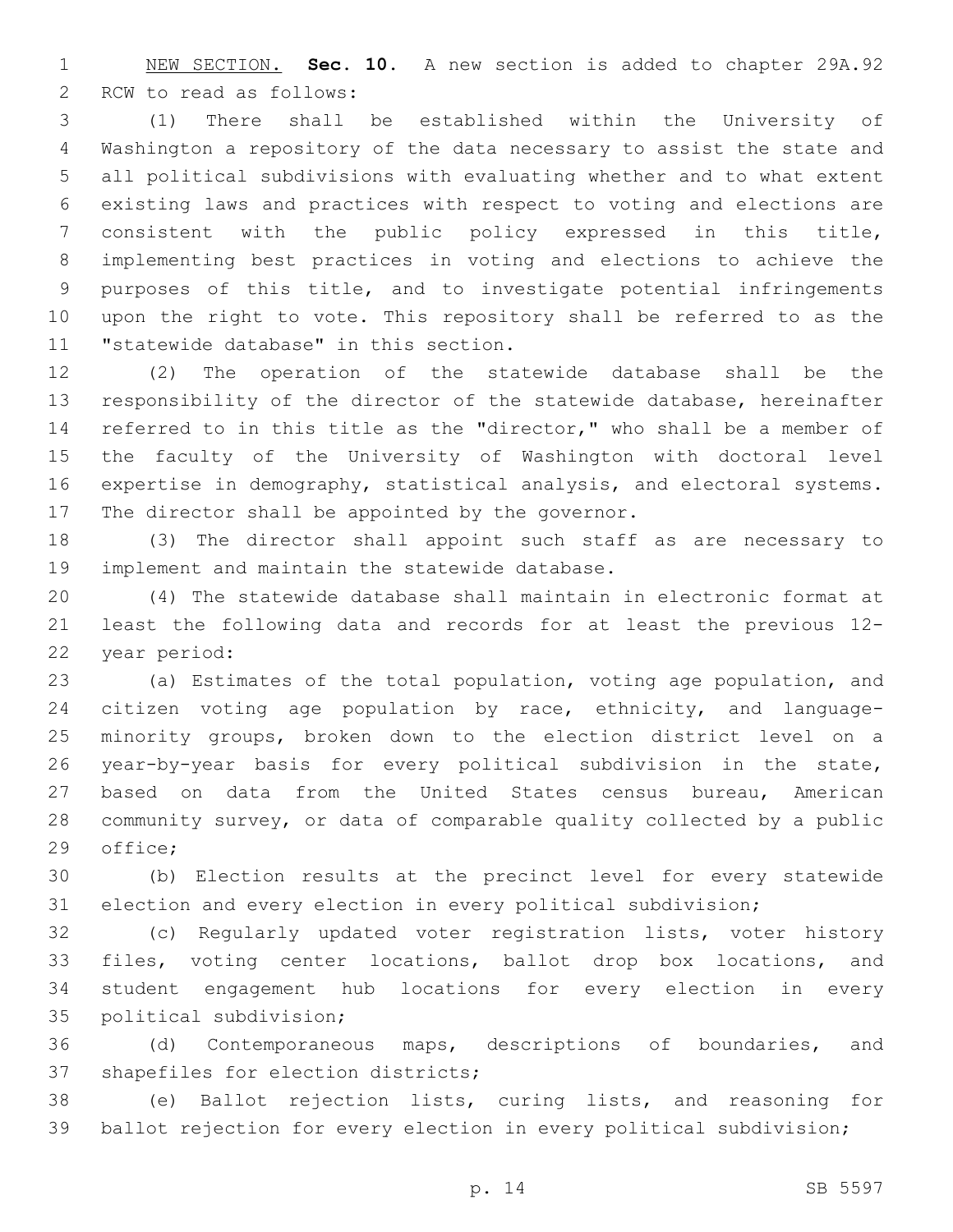(f) Apportionment plans for every election in every political 2 subdivision; and

 (g) Any other data that the director deems advisable to maintain 4 in furtherance of the purposes of this title.

 (5) The director shall update the data in the database no later than seven days after certification of each election by the secretary 7 of state.

 (6) Except for any data, information, or estimates that identifies individual voters, the data, information, and estimates maintained by the statewide database shall be posted online and made 11 available to the public at no cost.

 (7) The statewide database shall prepare any estimates made pursuant to this section by applying the most advanced, peer-14 reviewed, and validated methodologies.

 (8) On or before January 1, 2023, and every third year thereafter, the statewide database shall publish on its website and transmit to the state board of elections for dissemination to county auditors and for the office of the superintendent of public instruction a list of political subdivisions required pursuant to this section to provide assistance to members of language-minority groups and each language in which those political subdivisions are required to provide assistance. Each county auditor shall transmit the list described herein to all political subdivisions within their 24 jurisdiction.

 (9) Upon the certification of election results and the completion 26 of the voter history file after each election, the secretary of state 27 shall transmit copies of:

(a) Election results at the election district level;

(b) Contemporaneous voter registration lists;29

30 (c) Voter history files;

 (d) Maps, descriptions, and shapefiles for election districts; and

 (e) Lists of election day poll site and early voting sites and lists, shapefiles, or descriptions of the election districts assigned to each election day poll site or early voting site.

 (10) Staff at the statewide database may provide nonpartisan technical assistance to political subdivisions, scholars, and the general public seeking to use the resources of the statewide 39 database.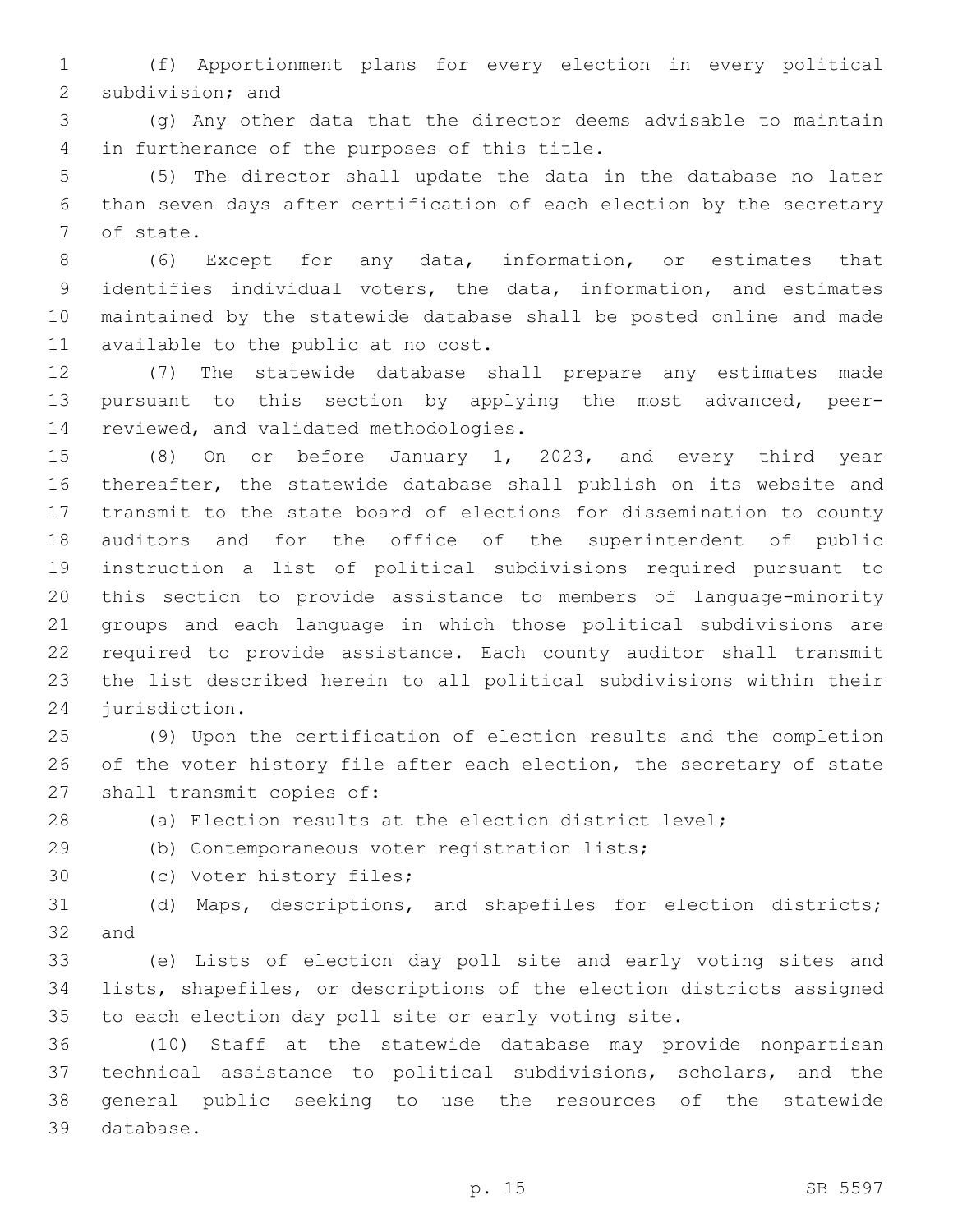(11) The data, information, and estimates maintained by the statewide database shall be granted a rebuttable presumption of validity by any court concerning any claim brought pursuant to this 4 title.

# **PART IV**

## **GENERAL PROVISIONS**

 **Sec. 11.** RCW 29A.92.010 and 2018 c 113 s 103 are each amended to 8 read as follows:

 The definitions in this section apply throughout this chapter unless the context clearly requires otherwise. In applying these definitions and other terms in this chapter, courts may rely on relevant federal case law for guidance to the extent such case law 13 does not violate the spirit, intent, and elements of this chapter.

 (1) "At large election" means any of the following methods of electing members of the governing body of a political subdivision:

 (a) One in which the voters of the entire jurisdiction elect the 17 members to the governing body;

 (b) One in which the candidates are required to reside within given areas of the jurisdiction and the voters of the entire jurisdiction elect the members to the governing body; or

 (c) One that combines the criteria in (a) and (b) of this subsection or one that combines at large with district-based 23 elections.

 (2) "Cracking" and "packing" both refer to specific ways of 25 drawing district boundaries.

 (a) "Cracking" means the drawing of districts in a manner that divides the concentration of minority communities of interest voters across several districts such that they constitute minority in each.

 (b) "Packing" means the practice of drawing political subdivision boundaries in a manner that ensures a particular candidate wins or that majority communities of interest retain a strong majority.

 (3) "Crossover district" means a district where a protected class is a minority of the population but potentially large enough to elect candidates of choice with help from voters who are not members of the protected class who cross over to support a protected class's candidate of choice.

 (4) "District-based elections" means a method of electing members to the governing body of a political subdivision in which the